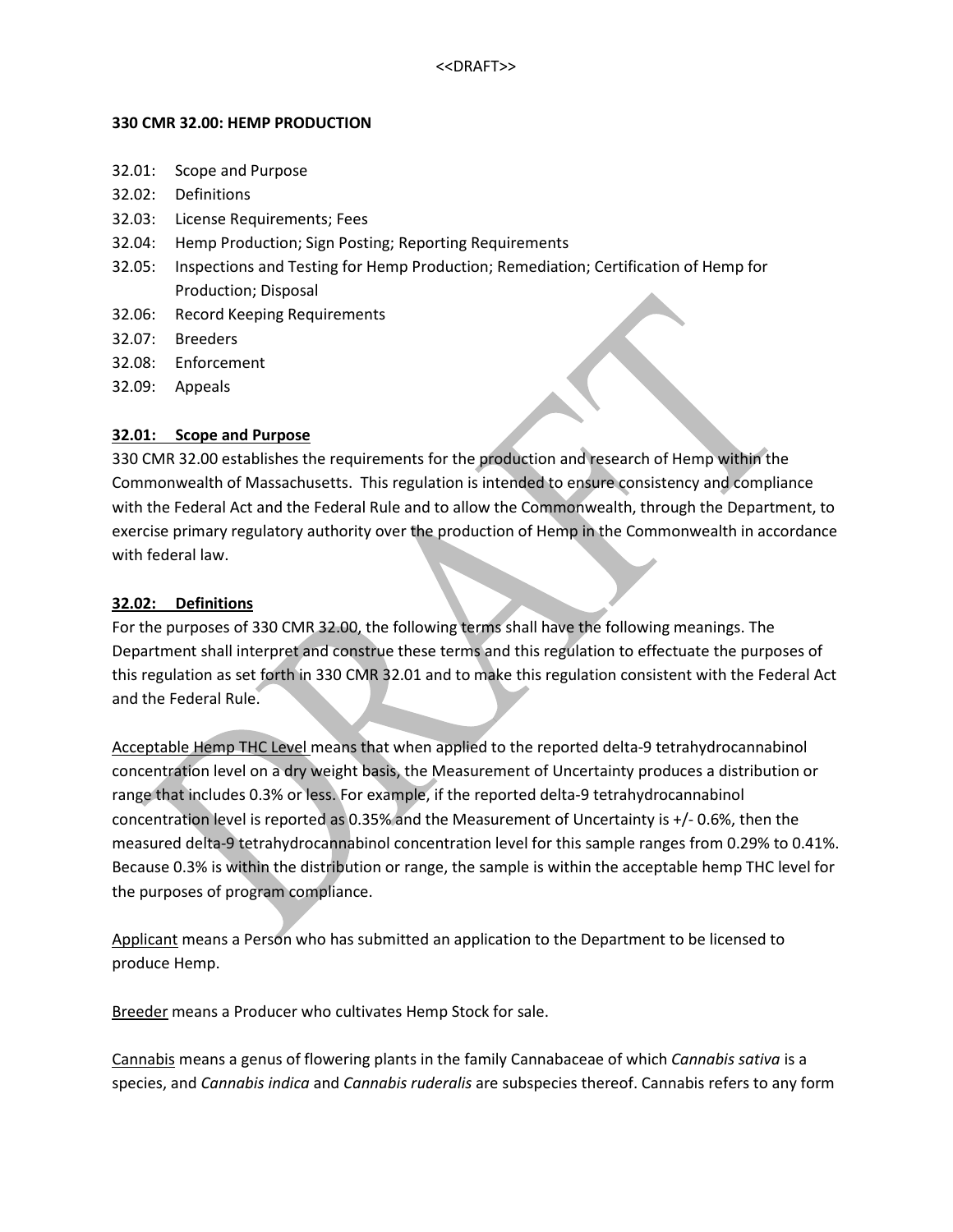of the plant in which the delta-9 tetrahydrocannabinol concentration on a dry weight basis has not yet been determined.

Commercial Purposes means for market or for cultivation for market.

Corrective Action Plan means a plan proposed by the Department for correcting violations or noncompliances with 330 CMR 32.00, the Federal Act, or the Federal Rule.

Commissioner means the Commissioner of the Department.

Commonwealth means the Commonwealth of Massachusetts.

Crop means any Cannabis grown for the purposes of being Hemp.

DEA means the United States Drug Enforcement Administration.

Department means the Massachusetts Department of Agricultural Resources.

Federal Act means the Agricultural Improvement Act of 2018, Pub. L. No. 115-334, as amended.

Federal Rule means the Domestic Hemp Production Program, as set forth at 7 CFR Part 990, as amended, promulgated pursuant to Section 10113 of the Federal Act by the United States Secretary of Agriculture.

FSA means the Farm Service Agency of the United States Department of Agriculture.

Hemp means the plant of the genus *Cannabis* and any part of the plant, whether growing or not, with a delta–9–tetrahydrocannabinol concentration that does not exceed 0.3 per cent on a dry weight basis or per volume or weight of marijuana product or the combined per cent of delta–9–tetrahydrocannabinol and tetrahydrocannabinolic acid in any part of the plant of the genus *Cannabis* regardless of moisture content. This shall include the seeds of the plant and all derivatives, extracts, cannabinoids, isomers, acids, salts, and salts of isomers.

Hemp Certificate means the documentation stating that the Department has sampled and tested a Crop and determined that the Crop has an Acceptable Hemp THC Level and is Hemp.

Hemp Stock means a viable part of a Hemp plant including, but not limited to, seeds, seedlings, and clones, which are to be used for Planting.

Identity History Summary means a report from the Federal Bureau of Investigation based on an individual's name or fingerprints, or other documentation as approved by USDA and the Department.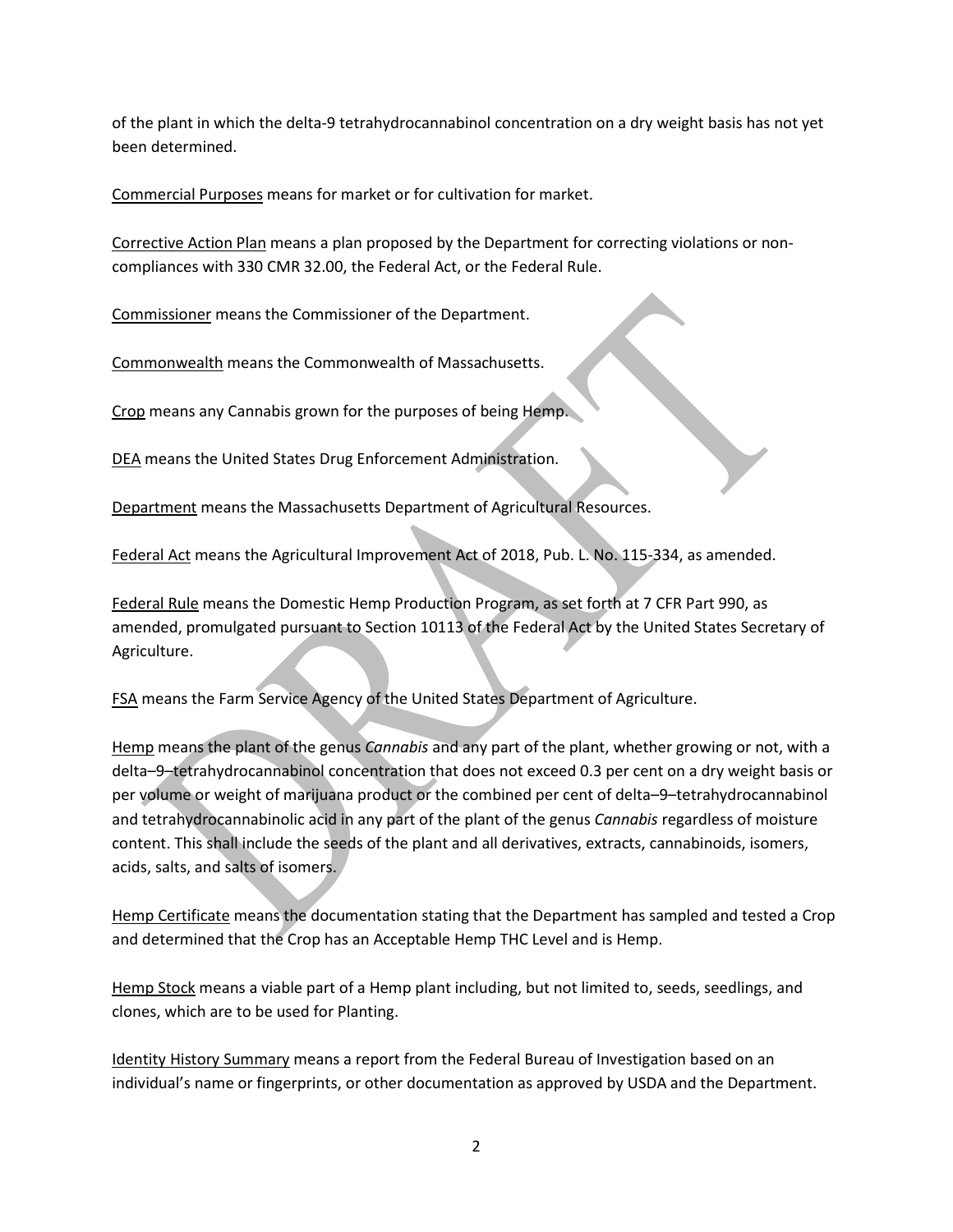Key Participant means a sole proprietor, a partner in partnership, or a person with executive managerial control in a corporation. A person with executive managerial control includes persons such as a chief executive officer, chief operating officer, and chief financial officer. This definition does not include nonexecutive managers such as farm, field, or shift managers. This definition also does not include a member of the leadership of a Tribal government who is acting in their capacity as a Tribal leader except when that member exercises executive managerial control over hemp production. For Research, this shall include the lead individual conducting the Research or responsible for compliance with applicable state and federal laws.

Licensee means the holder of a License from the Department.

License means the documentation provided by the Department after a Person has successfully applied to Produce Hemp in the Commonwealth.

Lot means a quantity of Hemp produced in a contiguous area in a field, greenhouse, or indoor growing structure containing the same variety or strain of Hemp throughout the area.

Measurement of Uncertainty means the parameter, associated with the result of a measurement, that characterizes the dispersion of the values that could reasonably be attributed to the particular quantity subject to measurement.

Negligence means failure to exercise the level of care that a reasonably prudent person would exercise in complying with 330 CMR 32.00, the Federal Act and the Federal Rule.

Person means a natural person, corporation, association, partnership, or other legal entity.

Planting means the act of introducing seed, seedling, clone, or other planting material into growing media.

Planting Report means a report on a form prescribed by the Department that includes information about the Planting of a Crop.

Produce means to plant or grow Hemp.

Producer means a person who plants or grows Hemp.

Production means to plant or grow Hemp plants for market, or for cultivation for market, in the United States. Production shall not include Research provided such Research does not result in any Hemp or Hemp-derived product for market or entering the stream of commerce.

Remediate or Remediation means to transform a non-compliant Crop into compliant Hemp while disposing of non-compliant plant parts.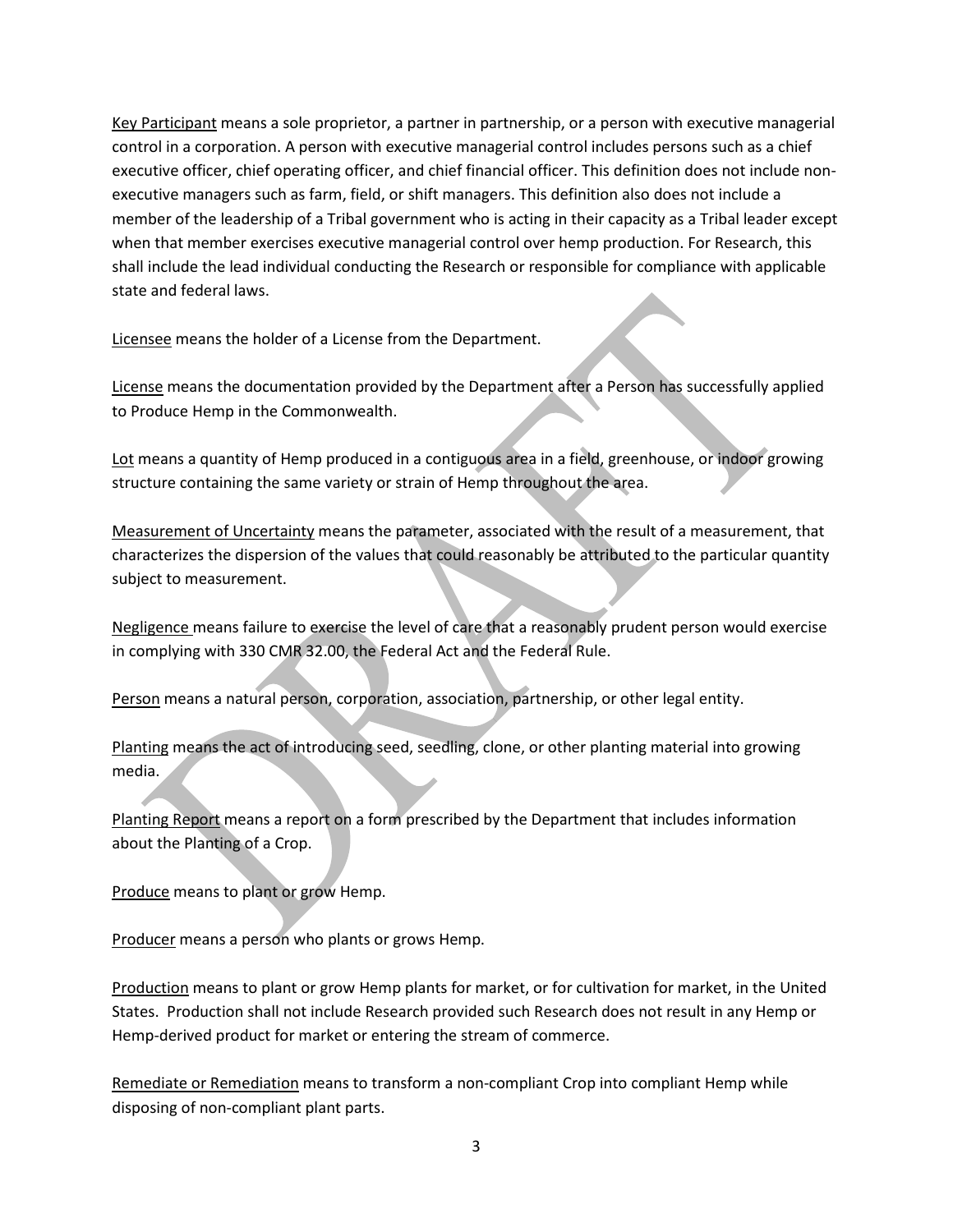Research means to Produce Hemp for the investigation and study of Hemp in order to establish facts and collect new information.

Sampling Agent means a person authorized by the Department to collect regulatory THC samples in accordance with the Federal Rule.

Site means the physical area that is planned for producing Hemp, whether indoors or outdoors, including but not limited to, the terms "farm," "tract," "field," and "subfield" as set forth in the Federal Rule.

THC means delta-9-tetrahydrocannabinol.

THCa means tetrahydrocannabinolic acid, which converts to THC when decarboxylated.

Total THC means the value determined after the process of decarboxylation, or the application of a conversion factor if the testing methodology does not include decarboxylation, that expresses the potential total delta-9 tetrahydrocannabinol content derived from the sum of the THC and THCa content and reported on a dry weight basis. This post-decarboxylation value of THC can be calculated by using a chromatograph technique using heat, such as gas chromatography, through which THCa is converted from its acid form to its neutral form, THC. Thus, this test calculates the total potential THC in a given sample. The total THC can also be calculated by using a liquid chromatograph technique, which keeps the THCa intact. This technique requires the use of the following conversion: [Total THC = (0.877 x THCa) + THC] which calculates the potential total THC in a given sample.

USDA means the United States Department of Agriculture.

Volunteer Plant means any Hemp which grows of its own accord from seeds or roots in the years following an intentionally planted Crop and which was not intentionally planted.

# **32.03: License Requirements; Fees**

(1) No Person shall Produce Hemp or use Hemp Stock for Production or Research without first obtaining a License from the Department.

- (a) A Person may apply for either a License for Production or a License for Research. No Person may apply for both a Production and Research License during the same licensing period.
- (b) All Licenses are non-transferable.
- (c) Hemp cultivated for Research shall not result in the Production of Hemp or Hemp-derived products.
- (d) All Research shall be conducted in accordance with the Federal Act and Federal Rule. If a Research Licensee intends to engage in Production, they must first apply for and obtain a Production License and comply with all the requirements for Production. No Person shall hold both a Production and Research License during the same licensing period.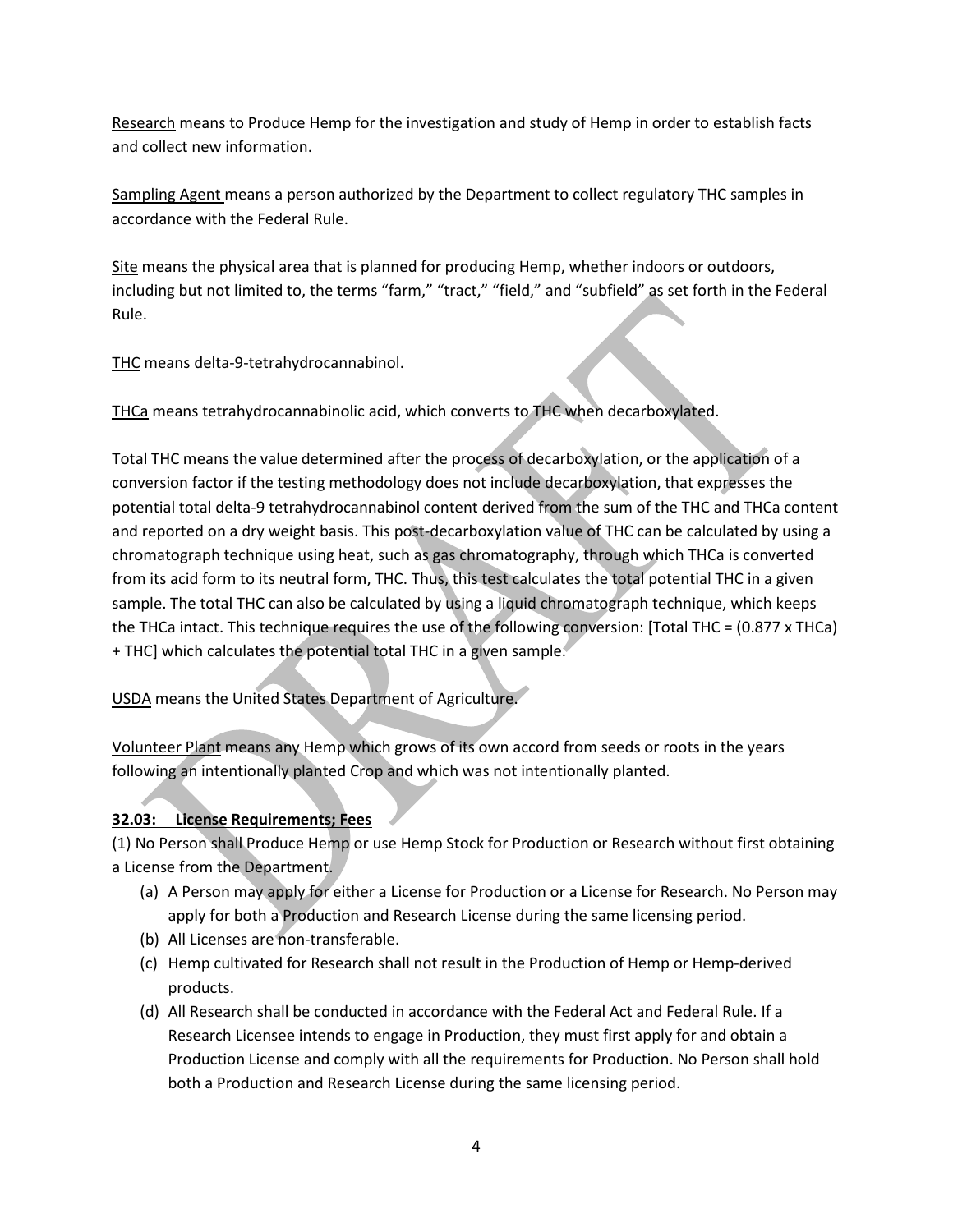- (2) New License Applications and Fees
	- (a) A Person shall submit a License application for either Production or Research on a form prescribed by the Department requesting information as set forth for Production in 330 CMR 32.03(5) or Research as set forth in 330 CMR 32.03(6).
	- (b) Each License shall contain a License number issued by the Department and a written finding by the Commissioner that the requirements of M.G.L. c. 128, Sections 116 to 123, inclusive, have been satisfied and that issuing the License is in the best interest of the Commonwealth. In determining whether issuing a License is in the best interest of the Commonwealth, the Commissioner shall presume that this standard is satisfied provided the Applicant is not disqualified for failing to meet the requirements set forth in 330 CMR 32.03(4).
	- (c) New License applications may be submitted to the Department between January  $1<sup>st</sup>$  and April  $30<sup>th</sup>$ .
	- (d) An application for a License shall be accompanied by a nonrefundable application fee and shall not be deemed complete and shall not be reviewed until such time as the fee has been paid.
	- (e) If an application for a License is approved, the Licensee will be required to pay a License fee established by the Department prior to the issuance of any License. A License will not be granted until such time as the Licensee has paid the fee.
	- (f) A License shall be issued on an annual basis and shall expire on the  $31^{st}$  of December of the year in which it was issued unless earlier suspended, modified, or revoked by the Department.
	- (g) The Licensee shall keep the License, or a copy, at all Sites operated under the License.
	- (h) Upon issuance, modification, suspension or revocation of any License, the Department shall provide a copy of the License or documentation of suspension or revocation to the municipality in which Production or Research of Hemp will occur. Such notice shall be provided to the municipality's chief elected official and police department, as well as the state police barracks whose patrol area includes that municipality.
	- (i) The Licensee shall promptly notify the Department in writing of any substantial change to information required by 330 CMR 32.03(2). Substantial change may include, but not be limited to, the following:
		- 1. change of contact information (mailing address, email address, phone number);
		- 2. change in size or location of the Site(s);
		- 3. addition of Sites; or
		- 4. change of land ownership. Any such change in land ownership may require proof of permission to use or continue to use the land subject to the License.

(3) License Renewals and Fees

- (a) Licenses may be renewed by submitting a renewal application and nonrefundable renewal fee between October  $1<sup>st</sup>$  and December  $1<sup>st</sup>$  of the calendar year in which the License expires.
- (b) Licenses will not be renewed unless the Licensee has submitted the end-of-year report required by the Department under 32.04(3)(d).
- (c) Renewal applications that are not received by the Department by December  $1<sup>st</sup>$  may still be submitted until April 30<sup>th</sup> of the following year but may be assessed an additional late fee.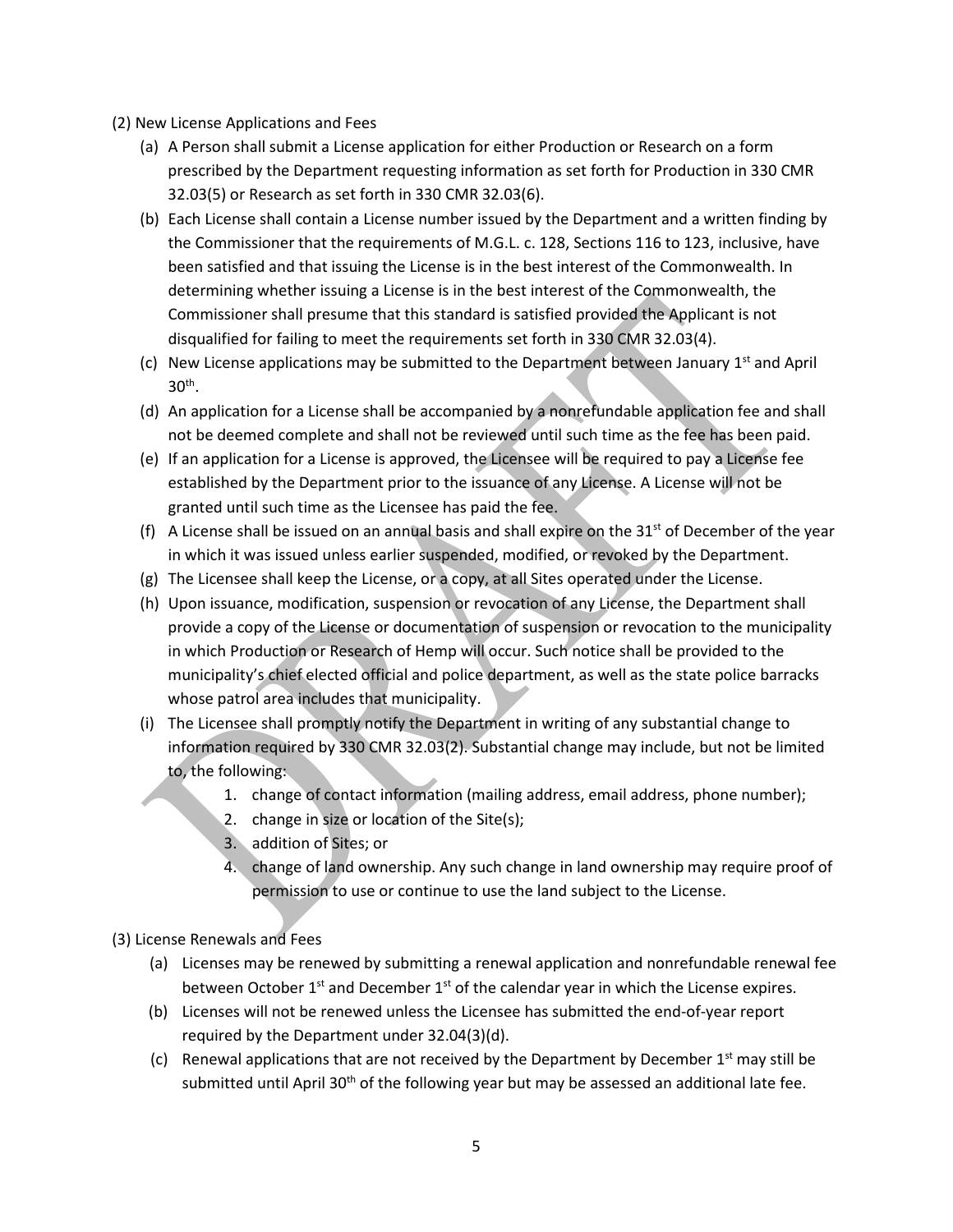(4) License Denials, Suspensions and Revocations

- (a) A License or renewal shall be denied if it fails to satisfy the minimum qualifications for licensure pursuant to M.G.L. c. 128, Sections 116 to 123, inclusive; or
- (b) For good cause shown. Good cause for denial of a License shall include, but not be limited to, the following:
	- 1. A Person convicted of a felony relating to a controlled substance under any state or federal law. Such Person shall be ineligible to apply for a License for a period of 10 years from the date of the conviction.
	- 2. Any Applicant who does not satisfy the requirements of 330 CMR 32.00, the Federal Act, or the Federal Rule.
	- 3. Any person who materially falsifies any information contained in a License application, including, but not limited to, the license application and accompanying documents, reports, or who makes fraudulent statements to inspectors.
- (c) A License may be suspended or revoked for failure to comply with M.G.L. c. 128, Sections 116 through 123 or as otherwise set forth in the Federal Rule.
- (d) Any Applicant denied a License or whose License has been suspended or revoked may appeal pursuant to 330 CMR 32.09.

## (5) Production License

- (a) A complete application for a Production License, including renewal, shall be submitted to the Department on a Department-approved form. The application shall contain, at a minimum, the following information:
	- 1. Full name, mailing address, and contact information, including email address, for the Applicant; and, if the Applicant is a business entity, the full name of the business; the principal business location address; full name, title, and e-mail address of the Key Participants; and employer identification number (EIN) of the business;
	- 2. Name and address of the proposed Hemp Production Site(s);
	- 3. Description of the Site(s), which shall include the street address or parcel identification number if no street address is available;
	- 4. GPS coordinates provided in decimal degrees taken at the approximate center of the Site(s);
	- 5. A map of the proposed Site(s) illustrating clear boundaries and locality of the Site(s);
	- 6. If Hemp is to be planted in a field, the area in acres of each field;
	- 7. If Hemp is to be planted in a greenhouse or other building, the approximate dimensions or square footage of the Production area;
	- 8. An Identity History Summary for all Key Participants dated within 60 days prior to the application submission date;
	- 9. Written assurance by the Applicant that the Applicant will comply with 330 CMR 32.00, the Federal Act, and the Federal Rule;
	- 10. Written consent by the Applicant to the Department to conduct both scheduled and unannounced inspections, sampling, and testing; and
	- 11. Any other information that the Department may require.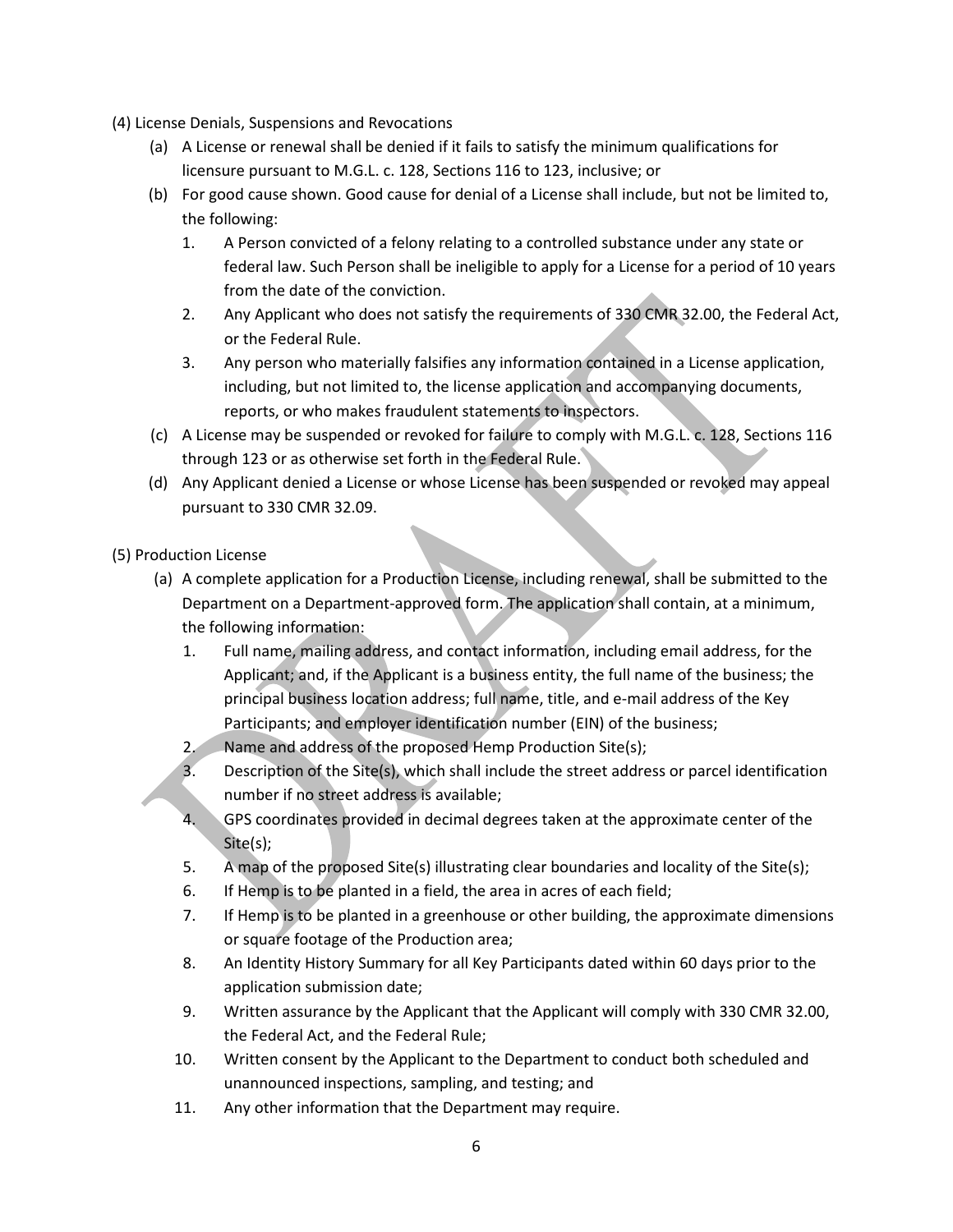### (6) Research License

- (a) A complete application for a Research License, including renewal, shall be submitted to the Department on a Department-approved form. The application shall contain, at a minimum, the following information:
	- 1. Full name, mailing address, and contact information, including email address, for the individual(s) charged with overseeing the Research;
	- 2. The name and location address of the Research Institution; and
	- 3. A letter of endorsement from the Research Institution;
	- 4. The location and description of each Site at which Research shall take place, which shall include the street address or parcel identification number if no street address is available, and GPS coordinates provided in decimal degrees taken at the approximate center of the Site;
	- 5. A map of the proposed Site(s) illustrating clear boundaries and locality of the Site(s);
	- 6. If Hemp is to be planted in a field, the area in acres of each field;
	- 7. If Hemp is to be planted in a greenhouse or other building, the approximate dimensions or square footage of the Production area;
	- 8. A description of the type of Research to be conducted that includes a plan that clearly defines:
		- a. Research objectives
		- b. Planting and Harvest plans
		- c. Sampling methods that comply with the Federal Rule
		- d. Plans for Crop Remediation and disposals that comply with the Federal Rule.
		- e. Plans for Crop reporting that comply with 32.04 and the Federal Rule.
	- 9. A statement that all Hemp used for conducting Research will either be grown as part of the Research or will be obtained from a Producer duly authorized by USDA, the Commonwealth or another government entity approved by USDA to exercise primary regulatory authority over Hemp.
	- 10. An Identity History Summary for all Key Participants charged with overseeing the Research dated within sixty (60) days prior to the application submission date;
	- 11. Written assurance by the Applicant that the Applicant will comply with 330 CMR 32.00, the Federal Act and the Federal Rule;
	- 12. Written assurance by the Applicant that Hemp produced for Research shall not enter the stream of commerce and shall be destroyed once the Research is completed;
	- 13. Written consent by the Applicant to the Department to conduct both scheduled and unannounced inspections, sampling, and testing; and
	- 14. Any other information that the Department may require.

(7) No Licensee shall offer or sell unprocessed, raw, or viable plant material, including the flower, except as follows:

- (a) To a Person Licensed under 330 CMR 32.03;
- (b) To a Person licensed as a processor pursuant to M.G.L. c. 128, Section 118;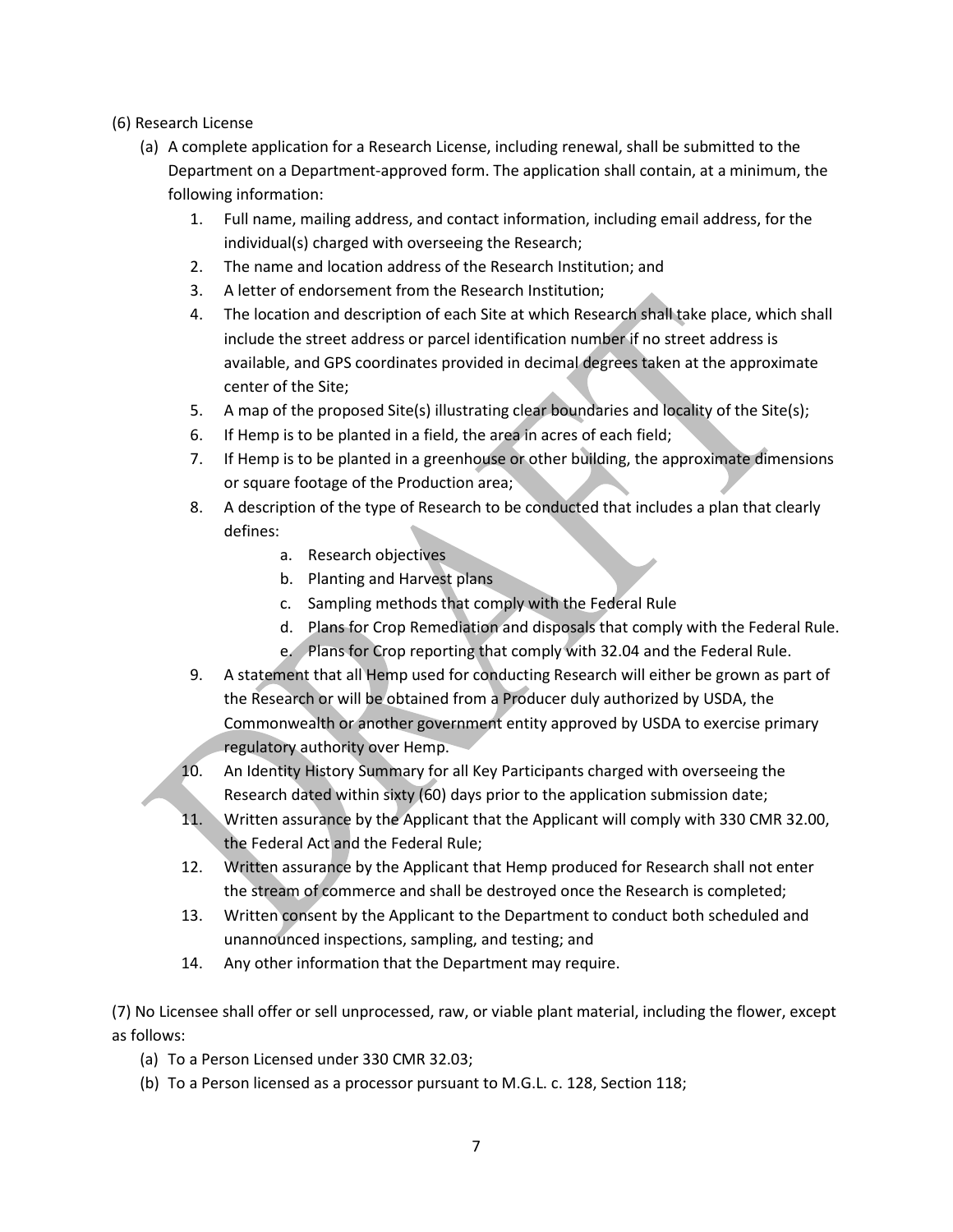- (c) To a Person Licensed by USDA, or under a state or Tribe authorized to issue a license under a plan approved by the Federal Rule; or
- (d) As authorized by M.G.L. c. 94G, Section 12 to a Person licensed by the Cannabis Control Commission and in accordance with any guidance or regulation promulgated by the Cannabis Control Commission.

## **32.04: Hemp Production; Sign Posting; Reporting Requirements**

(1) Hemp that is produced for Research is not subject to the sign posting and reporting requirements in 330 CMR 32.04; provided that the Licensed Researcher adopts and carries out an approved alternative reporting plan as described in 330 CMR 32.03(6).

- (2) Prior to Planting a Crop, the following information must be provided to the Department:
	- (a) Documentation showing the Hemp or Hemp Stock has been tested and shows an Acceptable Hemp THC Level; and
	- (b) Any additional information that the Department deems necessary prior to Production.

(3) Sign Posting

- (a) A Department-approved sign must be posted at conspicuous points of entry to the Site(s) where the Crop is Produced.
- (b) In instances where fields abut a public way, a sign must be posted, at a minimum, every 200 feet.
- (c) Signs should be at least 14 inches by 16 inches with letters 1 inch high and contain, at a minimum, the following:
	- 1. Statement "*Crop grown in this field is Hemp that is licensed by the Massachusetts Department of Agricultural Resources*.";
	- 2. Department issued License number;
	- 3. Emergency contact information (Name and phone number) for the Licensee; and
	- 4. Department contact information.

(4) Reporting Information to the Department

- (a) No later than 10 days after Planting of the Crop, a Planting Report must be submitted to the Department.
- (b) The Department must be notified no later than 21 days before anticipated start of harvest using a method prescribed by the Department.
- (c) Volunteer Plants must be monitored and destroyed if they are outside of the Site.
- (d) An end-of-year report must be submitted to the Department no later than December  $15<sup>th</sup>$ indicating, at a minimum, the following information, regardless of intent to renew:
	- 1. Variety of Crop Grown;
	- 2. Harvest start date;
	- 3. Harvest end date;
	- 4. Total area of hemp planted;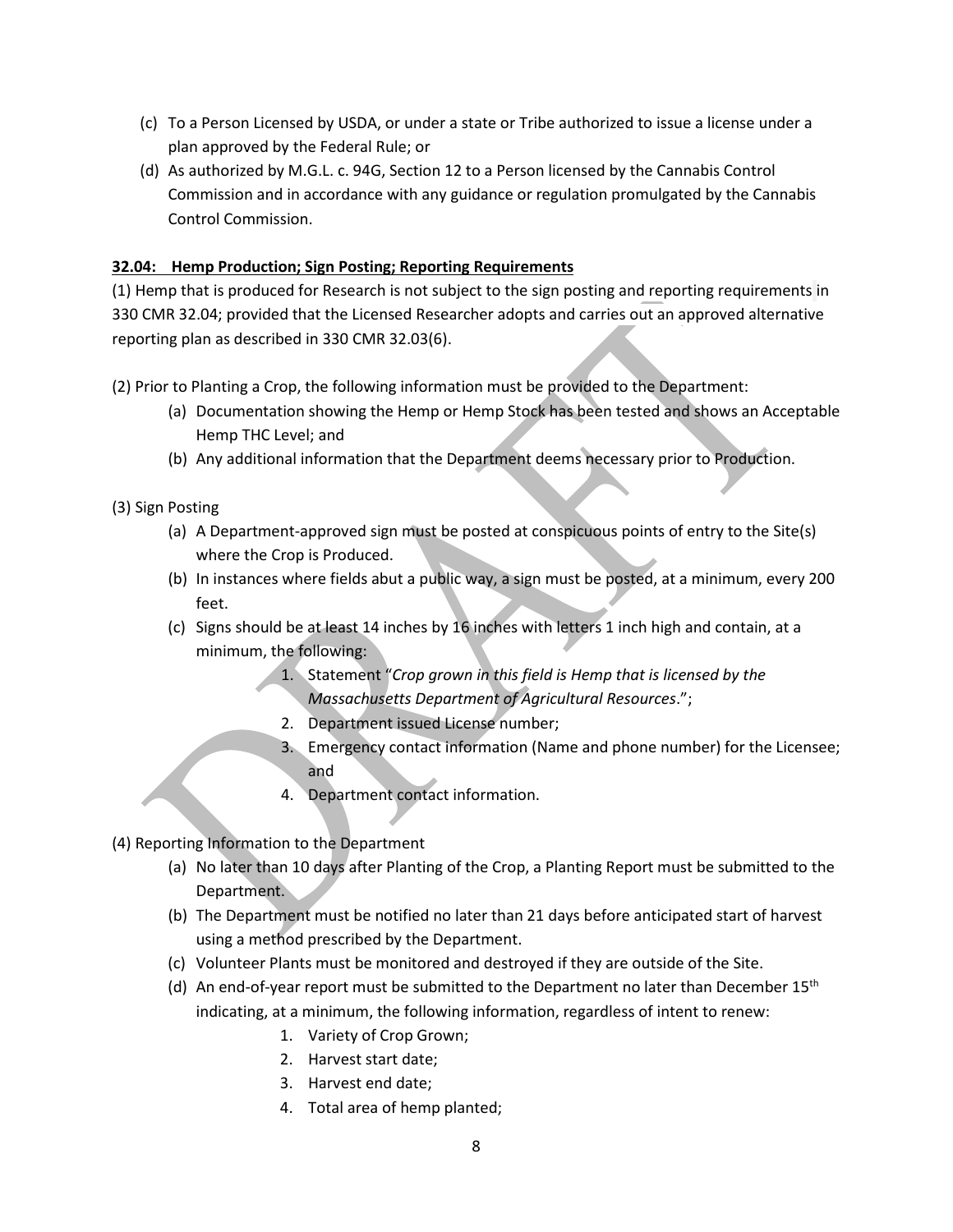- 5. Total area of hemp harvested in acres or square feet;
- 6. Harvest yield in dry weight; and
- 7. Description of Volunteer Plants, if any occurred, and how they were managed.
- (e) If no Hemp is Produced at the Site, a Planting Report for that growing location must be submitted to the Department no later than September  $1<sup>st</sup>$ .

### (5) Reporting Information to FSA

- (a) Crop acreage must be reported to FSA as required by the Federal Rule and shall provide, at minimum, the following information:
	- 1. Acreage dedicated to the production of Hemp, or greenhouse or indoor square footage dedicated to the production of Hemp; and
	- 2. License number.
- (b) A record of submission to the FSA shall be kept for 3 years and made available to the Department upon request.

# **32.05: Inspections and Testing for Hemp Production; Remediation; Certification of Hemp for Production; Disposal**

(1) Hemp that is produced for Research is not subject to the sampling requirements in 330 CMR 32.05; provided that the Licensed Researcher adopts and carries out an approved alternative sampling method that can ensure, at a confidence level of 95 percent or greater, that the Hemp subject to this alternative method will not test above the Acceptable Hemp THC level as approved by MDAR and in accordance with the Federal Rule.

(2) All Hemp for Production is subject to testing and inspections as set forth in 330 CMR 32.05.

(3) No Licensee shall harvest any Crop for Production prior to samples being collected by the Department.

(4) Any Crop for Production must be sampled by the Department before it can be certified as Hemp.

(5) Any Licensee seeking certification of Hemp for Production shall contact the Department no later than 21 days prior to the anticipated start of harvest to schedule regulatory sampling for THC testing using a form prescribed by the Department.

- (a) The Licensee or an authorized representative shall be present at the Site while samples are collected.
- (b) 1 sample shall be collected by a Sampling Agent for each Lot produced in accordance with the Federal Rule. Licensees may not collect their own regulatory samples.
- (c) Lots must be tested individually and should be clearly separated and marked in the field.
- (d) The Licensee shall harvest the entire Lot within 30 days of the Department's collection of samples. Lots shall not be partially harvested without a waiver as determined by 32.05(4)(e).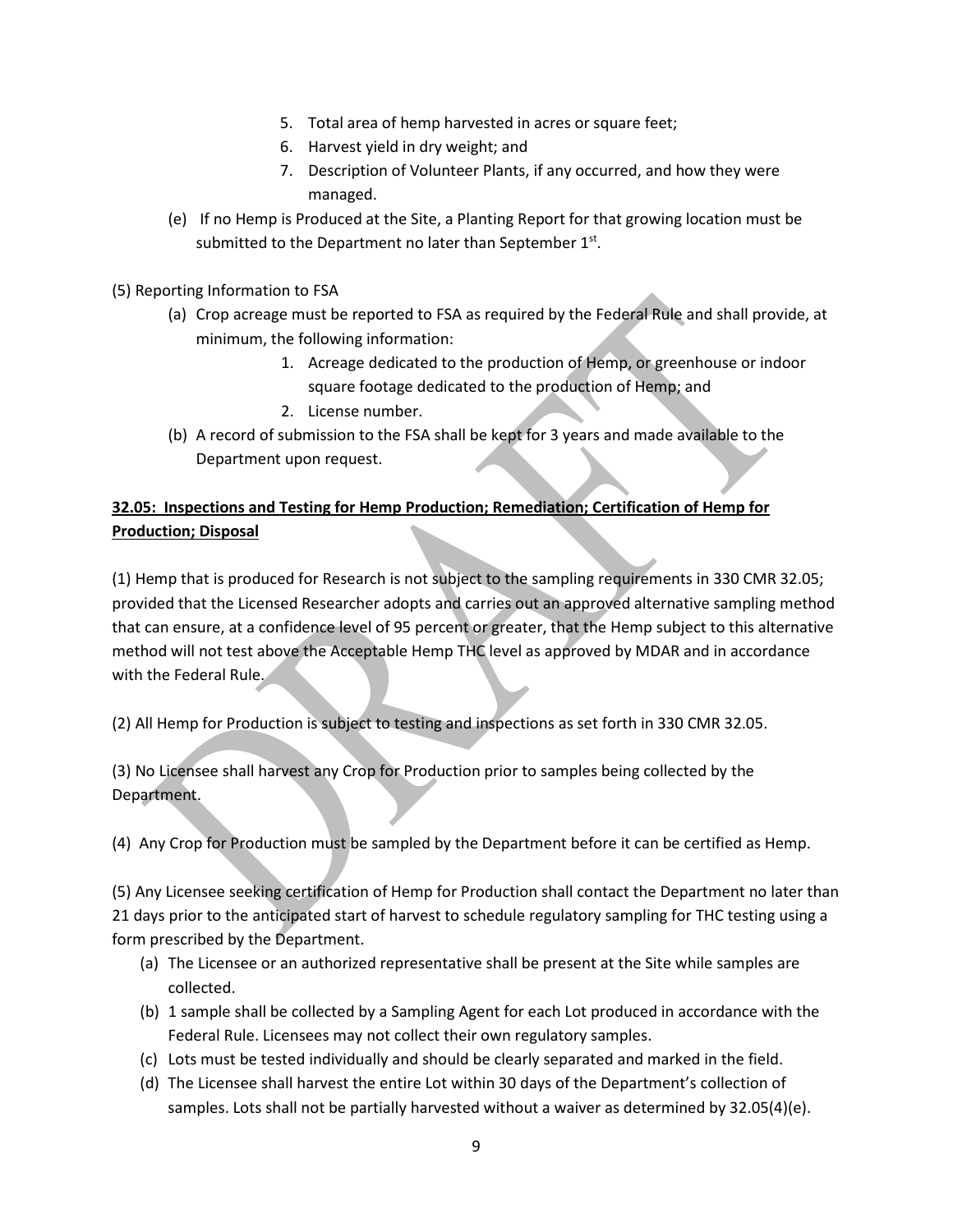- (e) If the Crop, or any portion of the Crop cannot be harvested with 30 days of sample collection due to weather, equipment failure, or other extenuating circumstances, the Department must be contacted prior to the expiration of the 30-day harvest period. At that time, the Department will evaluate the circumstances and make a determination, in its sole discretion, as to whether additional time to harvest will be allowed. Any additional harvest time granted by the Department shall be in writing and subject to the following conditions:
	- a. The Department must collect a new pre-harvest sample of the Crop at the expense of the Licensed Producer. Additional pre-harvest testing will count toward the 2 allowable crop re-tests.
	- b. If any portion of the Crop was harvested within 30 days, it must be held and designated as a separate Lot until test results have been received; and
	- c. No Crop shall be certified as Hemp if it is harvested more than 30 days after the collection of a valid pre-harvest sample.
- (f) All harvested Lot(s) must be held on Site until a Hemp Certificate is issued by the Department.
- (g) Harvested Lots may not be co-mingled or combined until a Hemp Certificate is issued by the Department for the Lot.
- (h) If sample results show Acceptable Hemp THC Levels, then a Hemp Certificate will be issued by the Department. Upon receipt of a Hemp Certificate, the Hemp Lots that have been certified may be combined or removed from the Site(s).
- (i) If sample results show THC levels exceed the Acceptable Hemp THC Levels, a second round of sampling may be conducted by the Department upon request of the Licensee. The sample may be taken from intact floral material, or the Crop may be Remediated in accordance with 330 CMR 32.05(6) prior to the second round of sampling.
- (j) If sample results from the second round of sampling show THC levels exceed the Acceptable Hemp THC Levels, a third round of sampling may be conducted by the Department upon request of the Licensee. The sample may be taken from intact floral material, or the Crop may be Remediated prior to the third round of sampling in accordance with 330 CMR 32.05(6).
- (k) If sample results from the third round of sampling show THC levels exceed the Acceptable Hemp THC Levels, the Crop must be destroyed in accordance with 330 CMR 32.05.
- (l) Any request for a second or third round of sampling must be made to the Department within 10 days of receipt of results and completed within 30 days.
- (m) The Licensee shall be responsible for the costs incurred with any second or third round of sampling conducted by the Department.
- (6) Remediation of Crops that exceed Acceptable Hemp THC Levels
	- (a) Crops may be Remediated before the  $2^{nd}$  or  $3^{rd}$  round of sampling.
	- (b) The Department must be notified of the intent to Remediate any non-compliant Crop prior to any Remediation activity to ensure that it is done in a Department-approved manner.
	- (c) Any Remediation must adhere to the following specifications:
		- 1. Remediation must take place at the Site and Crops may not be moved off Site before Remediation takes place.
		- 2. Remediation may occur by 1 of the following ways: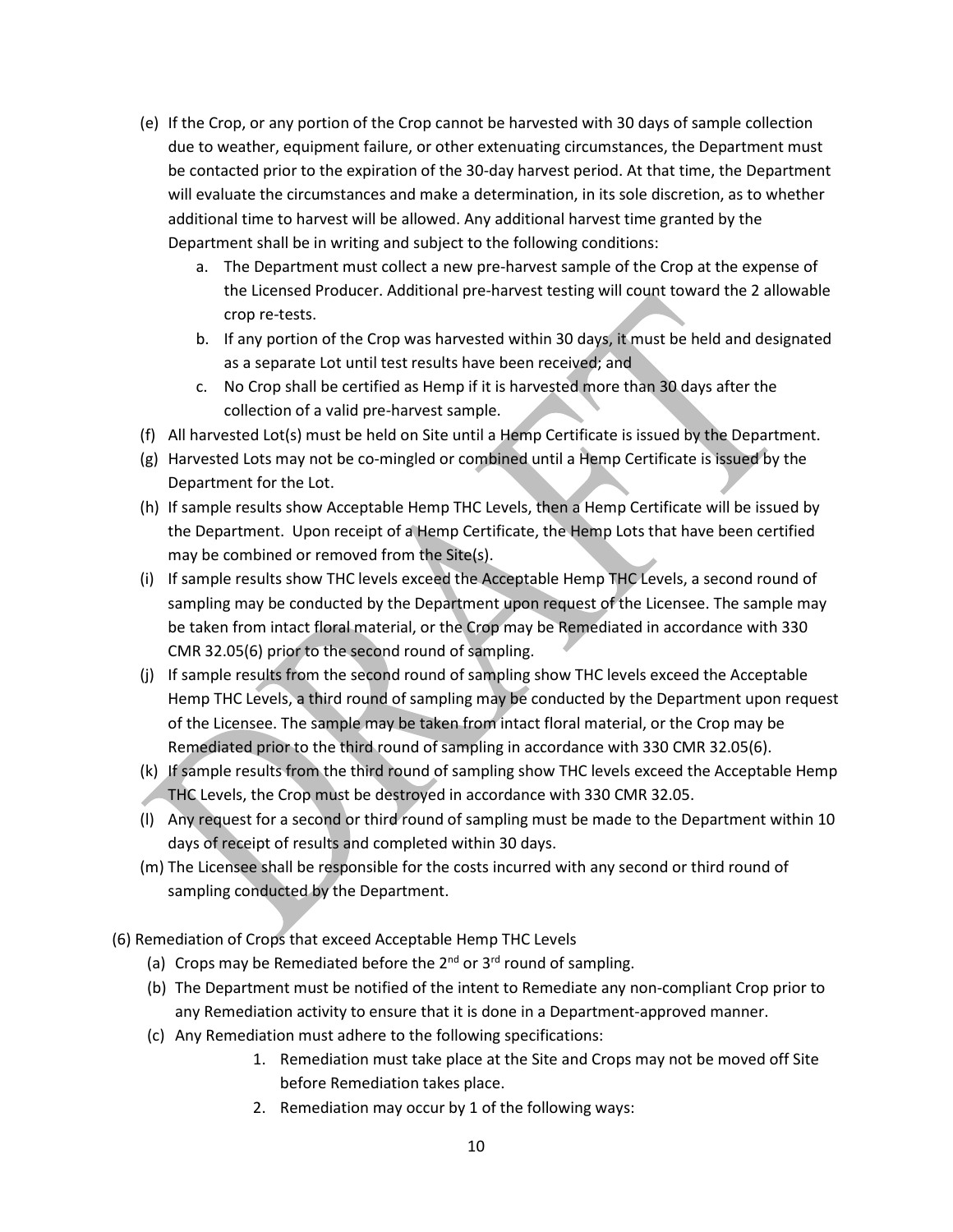- a. removing and destroying flower material, while retaining stalk, stems, and leaf material; or
- b. Shredding the entire plant into a bio-mass like material; or
- c. An alternative MDAR and USDA approved method.
- (d) Any Remediated material including shredded biomass material, retained stalk, stems, leaf material or seeds must be retested by the Department as set forth in 330 CMR 32.05(3) to ensure compliance.
- (e) Any Remediated Crop that cannot be certified by the Department as Hemp must be destroyed in accordance with 330 CMR 32.05(5).

(7) Disposal of Crops

- (a) Any Crop that is tested by the Department with THC levels in excess of Acceptable Hemp THC Levels shall be destroyed within 30 days of notification of the final test results in a method approved by the Department under its supervision and shall not be used for any purposes.
- (b) The Department must be notified of the intent to dispose non-conforming plants or plant parts prior to disposal.
- (c) Licensees under 330 CMR 32.03(6) shall ensure the disposal of all non-compliant Crops in accordance with 330 CMR 32.05. Only Licensees registered with DEA to handle marijuana may keep Crops that tests over the Acceptable Hemp THC level to the extent permitted by DEA.

(8) Lots that do not meet the testing or Remediation requirements and which are not certified as Hemp by the Department may not be further handled, processed, or enter the stream of commerce and must be disposed in accordance with 330 CMR 32.05(7).

(9) No Crop, or any portion thereof, may be transported from the Site covered by the License without a copy of the Hemp Certificate issued by the Department. The Licensed Producer must ensure that a copy of the Hemp Certificate stays with the Crop at all times and accompanies all shipments of the Crop.

(10) Any Crop voluntarily destroyed or disposed of as a result of poor plant health, pests, disease, or weather events, along with removal of male or hermaphrodite plants as part of a cross-pollination prevention plan, are not subject to the disposal requirements herein.

(11) The Department, may at its sole discretion, witness the destruction of any Crop whether such destruction is done so voluntarily or at the direction of the Department.

## **32.06: Record Keeping Requirements**

(1) All Licensees shall maintain true and accurate records of the Crop that has been acquired, Produced, Researched, handled, or disposed of.

- (a) Cultivation records must include the following:
	- 1. Documentation showing the Hemp Stock used for Planting has been tested and shows Acceptable Hemp THC levels;
	- 2. Amount of seeds/plants Planted;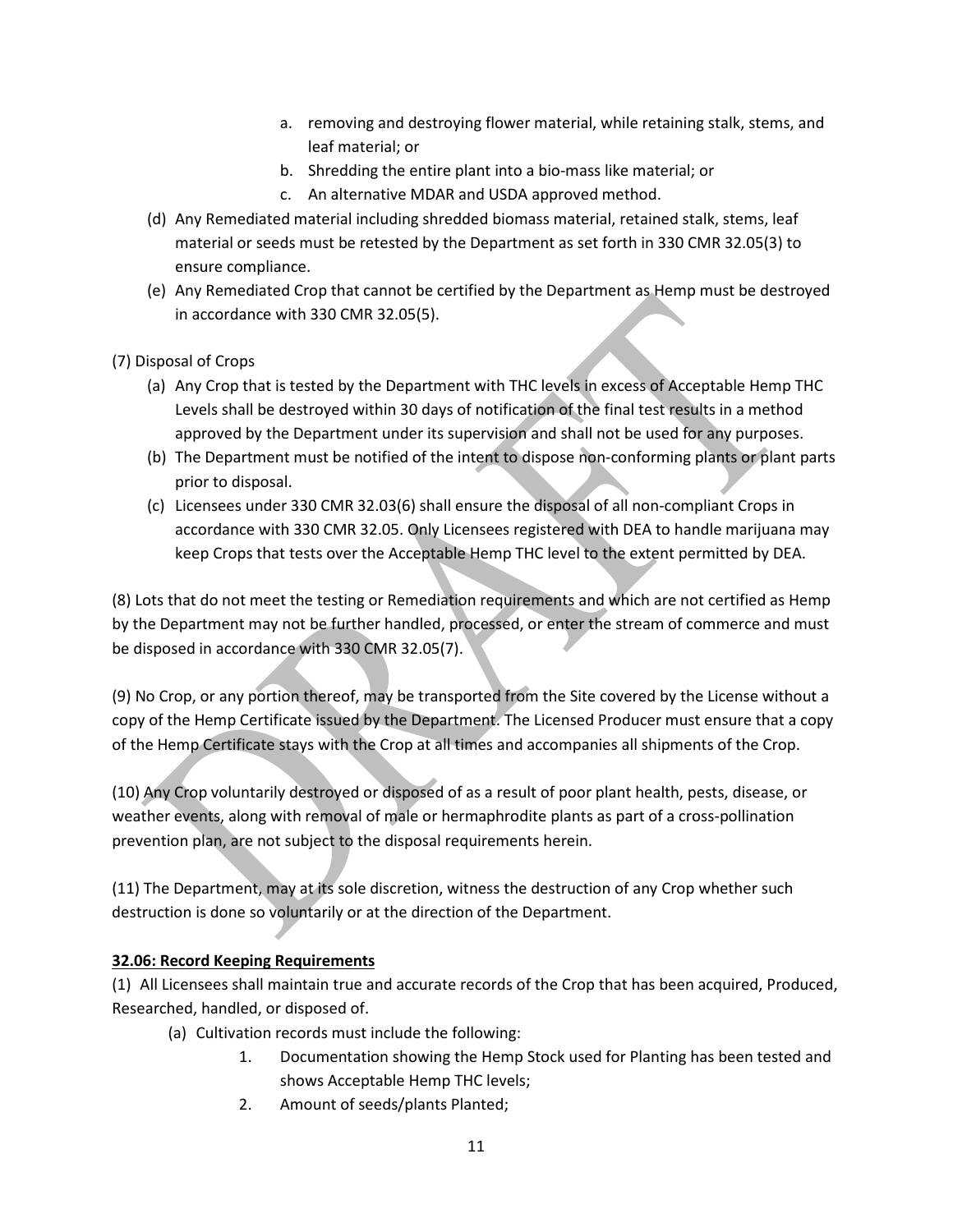- 3. Total area Planted in acres or square feet;
- 4. Date that Hemp Stock is put into a growing medium;
- 5. Variety of Hemp that was Planted; and
- 6. Lot name or number assigned by the Licensee.
- (b) Harvest records must include the following:
	- 1. Dates of harvest (start and end);
	- 2. Amount of Hemp harvested (by dry weight and area in acres or square feet);
	- 3. Variety harvested; and
	- 4. Lot harvested.
- (c) Storage records must include the following:
	- 1. Location where Hemp is stored; and
	- 2. Storage dates.
- (d) If a Crop is disposed of, either voluntarily or through an enforcement action, the following information must be kept:
	- 1. Date of disposal;
	- 2. Disposal method;
	- 3. Variety disposed of;
	- 4. Lot disposed of; and
	- 5. Amount disposed of.
- (e) Records regarding Remediation of a Crop that does not meet the definition of Hemp must include the following:
	- i. Date of Remediation;
	- ii. Remediation method;
	- iii. Amount of Crop subject to Remediation (area in acres or square feet, and weight);
	- iv. Variety of each Lot subject to Remediation; and
	- v. Lots subject to Remediation.
	- vi. Pre and post-Remediation testing results
- (2) All records shall be made available for inspection by the Department during reasonable business hours.
- (3) All records and reports shall be maintained for at least 3 years.

#### **32.07: Breeders**

(1) In addition to the record keeping requirements as listed in 330 CMR 32.06(1), Breeders are required to keep the following records:

- (a) Lot number assigned to each Production batch;
- (b) Number of plants produced per Lot planted; and
- (c) Variety within the individual Lot.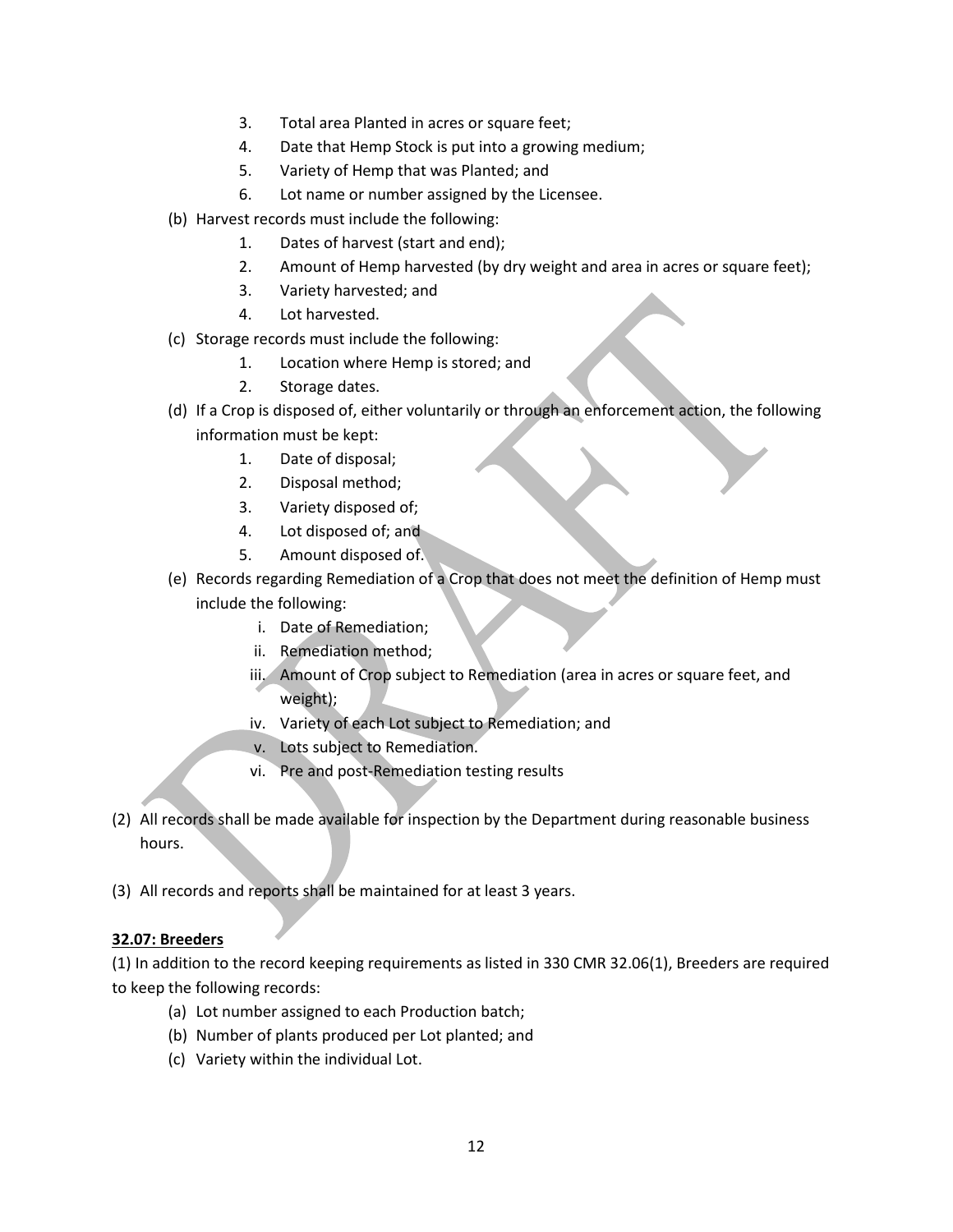(2) Breeders may sell Hemp plants only to the following:

(a) A Person Licensed under 330 CMR 32.03;

(b) A Person licensed as a Processor pursuant to M.G.L. c. 128, Section 118;

(c) A Person Licensed by USDA, or under state or Tribe authorized to issue a license under a plan approved by the Federal Rule; or

(d) As authorized by M.G.L. c. 94G, Section 12 to a Person licensed by the Cannabis Control Commission and in accordance with any guidance or regulation promulgated by the Cannabis Control Commission.

(3) Upon sale of Hemp plants, the Breeder must provide the purchaser with the following information:

- (a) Documentation showing the Hemp Stock used for propagation was tested and does not show total THC levels of more than 0.3%;
- (b) Variety;
- (c) Number of plants sold; and
- (d) Lot identifier.
- (4) A copy of the information provided to each Licensee as set forth in 32.07(5) must be retained by the Breeder.
- (5) If any parts of the plant are harvested, including seeds for propagation, the crops are subject to all testing as required in 330 CMR 32.05 and harvest records must be kept as required in 330 CMR  $32.06(1)(b)$ .

## **32.08: Enforcement**

(1) Any violation of 330 CMR 32.00 shall be subject to enforcement by the Department pursuant to 330 CMR 32.08.

## (2) Negligent Violations

(a) A Negligent violation shall include, but not be limited to, the following:

- 1. Failure to provide to the Department an accurate legal description of land on which the Licensee cultivates Hemp;
- 2. Failure to obtain a License; or
- 3. Producing Cannabis with a delta-9 tetrahydrocannabinol concentration of more than 0.3 per cent but only if the Cannabis has a delta-9 tetrahydrocannabinol concentration of more than 1.0 per cent on a dry weight basis, provided that the Person made reasonable efforts to grow Hemp.

(b) No Person shall receive more than 1 negligent violation per calendar year unless otherwise authorized by the Federal Rule.

(c) A Person who is found by the Department to have engaged in a Negligent violation 3 or more times in a 5 year period shall have any License revoked and be ineligible to apply for a License for a period of 5 years beginning on the date of the third violation.